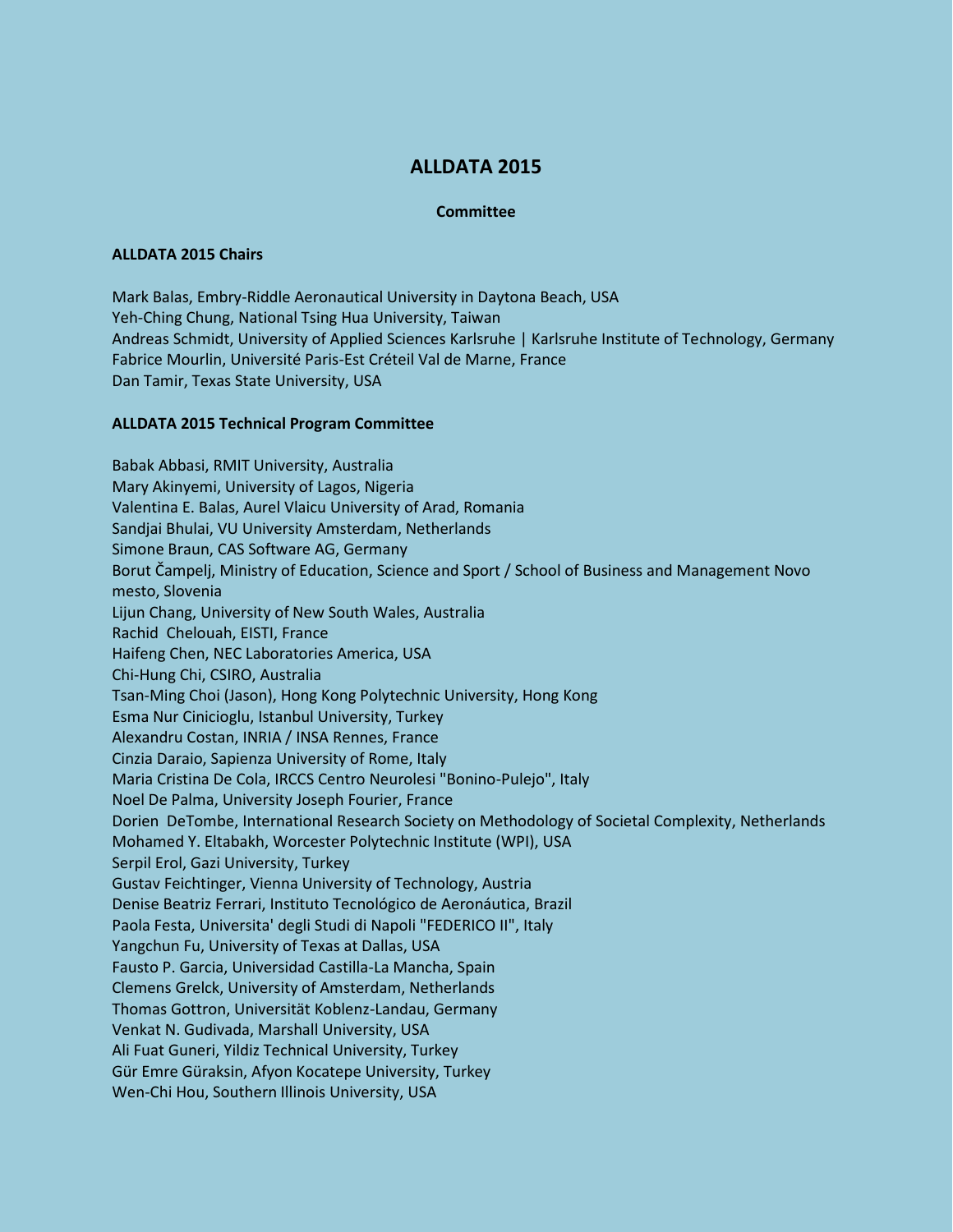Nilesh Jain, Intel Labs, USA Hai Jiang, Arkansas State University, USA David Kaeli, Northeastern University, USA Jinho Kim, Kangwon National University, South Korea Alexander Lazovik, University of Groningen, Netherlands Kun Liu, KTH Royal Institute of Technology, Sweden Claudio Lucchese, ISTI-CNR, Italy Victor E. Malyshkin, Russian Academy of Science, Russia Armando B. Mendes, Azores University, Portugal Pablo Moscato, University of Newcastle, Australia Ingo Müller, Karlsruhe Institute of Technology (KIT) / SAP SE, Germany Hidemoto Nakada, National Institute of Advanced Industrial Science and Technology, Japan Mirco Nanni, KDD Lab - ISTI-CNR, Italy Sadegh Nobari, Skolkovo Institute of Science and Technology, Russia Mario Pavone, University of Catania, Italy Yonghong Peng, University of Bradford, UK Serge G. Petiton, University of Lille 1, France Jaroslav Pokorny, Charles University, Czech Republic Meikel Poess, Oracle Corporation, USA Filip Radulovic, Universidad Politécnica de Madrid, Spain Paolo Romano, University of Lisbon / INESC-ID, Portugal Ismael Sanz, Universitat Jaume I, Spain Stefanie Scherzinger, Regensburg University of Applied Sciences (OTH Regensburg), Germany Suzanne Michelle Shontz, University of Kansas, USA Abhishek Sharma, NEC Laboratories America, USA Patrick Siarry, Université de Paris 12, France Dave Snowden, Cognitive Edge Pte Ltd, UK Srivathsan Srinivasagopalan, Cognizant, USA Jacek Sroka, University of Warsaw, Poland Bela Stantic, Griffith University, Australia Arthur Tórgo Gómez, Universidade do Vale do Rio dos Sinos (UNISINOS), Brazil Henry Tufo, University of Colorado at Boulder, USA Antonino Tumeo, Pacific Northwest National Laboratory, USA Bhekisipho Twala, University of Johannesburg, South Africa Liqiang Wang, University of Wyoming, USA Ouri Wolfson, University of Illinois, USA Chase Qishi Wu, University of Memphis, USA Yinglong Xia, IBM Research, USA Feng Yan, College of William and Mary, USA Hongzhi Yin, University of Queensland, Australia Feng Yu, Youngstown University, USA Stefan Zander, FZI Research Center for Information Technology, Germany Daqiang Zhang, School of Software Engineering - Tongji University, China Vincent Zheng, Advanced Digital Sciences Center, Singapore

## **KESA 2015 Co-Chairs**